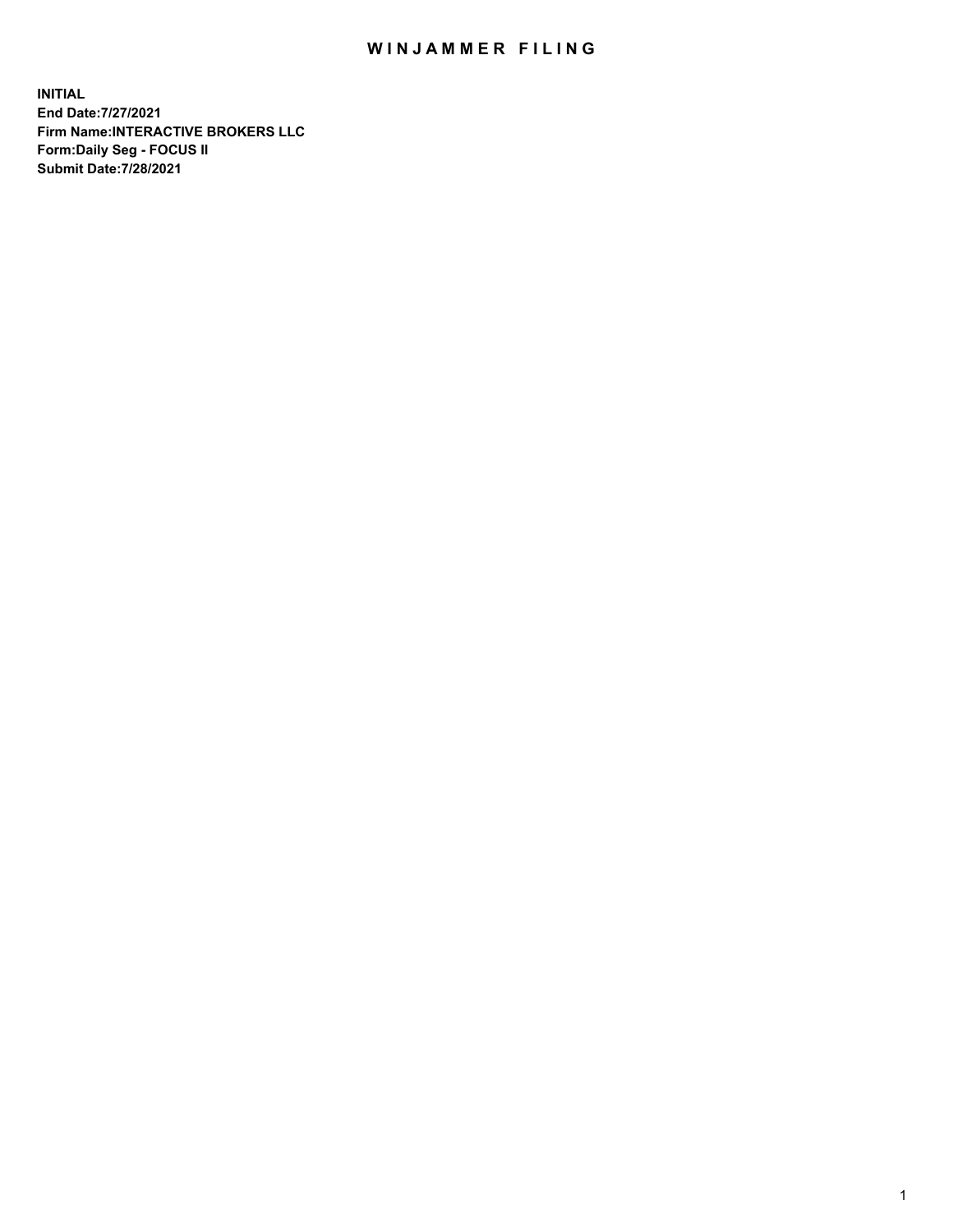**INITIAL End Date:7/27/2021 Firm Name:INTERACTIVE BROKERS LLC Form:Daily Seg - FOCUS II Submit Date:7/28/2021 Daily Segregation - Cover Page**

| Name of Company                                                                                                                                                                                                                                                                                                                | <b>INTERACTIVE BROKERS LLC</b>                                                     |
|--------------------------------------------------------------------------------------------------------------------------------------------------------------------------------------------------------------------------------------------------------------------------------------------------------------------------------|------------------------------------------------------------------------------------|
| <b>Contact Name</b>                                                                                                                                                                                                                                                                                                            | James Menicucci                                                                    |
| <b>Contact Phone Number</b>                                                                                                                                                                                                                                                                                                    | 203-618-8085                                                                       |
| <b>Contact Email Address</b>                                                                                                                                                                                                                                                                                                   | jmenicucci@interactivebrokers.c<br>om                                              |
| FCM's Customer Segregated Funds Residual Interest Target (choose one):<br>a. Minimum dollar amount: ; or<br>b. Minimum percentage of customer segregated funds required:% ; or<br>c. Dollar amount range between: and; or<br>d. Percentage range of customer segregated funds required between:% and%.                         | $\overline{\mathbf{0}}$<br>$\pmb{0}$<br>155,000,000 245,000,000<br>0 <sub>0</sub>  |
| FCM's Customer Secured Amount Funds Residual Interest Target (choose one):<br>a. Minimum dollar amount: ; or<br>b. Minimum percentage of customer secured funds required:% ; or<br>c. Dollar amount range between: and; or<br>d. Percentage range of customer secured funds required between:% and%.                           | $\overline{\mathbf{0}}$<br>$\overline{\mathbf{0}}$<br>80,000,000 120,000,000<br>00 |
| FCM's Cleared Swaps Customer Collateral Residual Interest Target (choose one):<br>a. Minimum dollar amount: ; or<br>b. Minimum percentage of cleared swaps customer collateral required:% ; or<br>c. Dollar amount range between: and; or<br>d. Percentage range of cleared swaps customer collateral required between:% and%. | $\frac{0}{0}$<br>0 <sub>0</sub><br>0 <sub>0</sub>                                  |

Attach supporting documents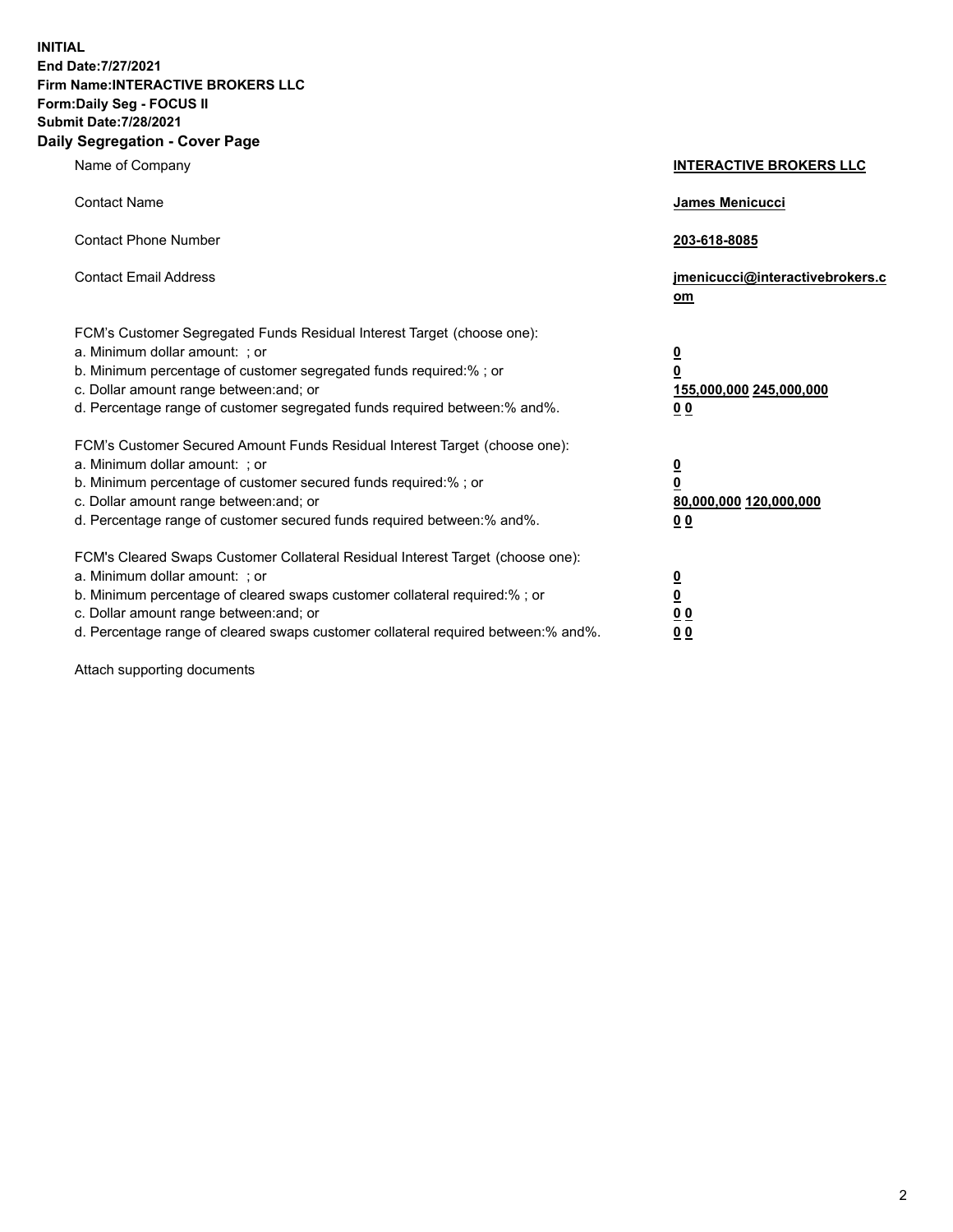**INITIAL End Date:7/27/2021 Firm Name:INTERACTIVE BROKERS LLC Form:Daily Seg - FOCUS II Submit Date:7/28/2021 Daily Segregation - Secured Amounts**

|     | $\frac{1}{2}$                                                                               |                                  |
|-----|---------------------------------------------------------------------------------------------|----------------------------------|
|     | Foreign Futures and Foreign Options Secured Amounts                                         |                                  |
|     | Amount required to be set aside pursuant to law, rule or regulation of a foreign            | $0$ [7305]                       |
|     | government or a rule of a self-regulatory organization authorized thereunder                |                                  |
| 1.  | Net ledger balance - Foreign Futures and Foreign Option Trading - All Customers             |                                  |
|     | A. Cash                                                                                     | 504,604,324 [7315]               |
|     | B. Securities (at market)                                                                   | $0$ [7317]                       |
| 2.  | Net unrealized profit (loss) in open futures contracts traded on a foreign board of trade   | -25,688,934 [7325]               |
| 3.  | Exchange traded options                                                                     |                                  |
|     | a. Market value of open option contracts purchased on a foreign board of trade              | <b>96,918</b> [7335]             |
|     | b. Market value of open contracts granted (sold) on a foreign board of trade                | <b>8,311</b> [7337]              |
| 4.  | Net equity (deficit) (add lines 1. 2. and 3.)                                               | 479,003,997 [7345]               |
| 5.  | Account liquidating to a deficit and account with a debit balances - gross amount           | 112,365 [7351]                   |
|     | Less: amount offset by customer owned securities                                            | 0 [7352] 112,365 [7354]          |
| 6.  | Amount required to be set aside as the secured amount - Net Liquidating Equity              | 479,116,362 [7355]               |
|     | Method (add lines 4 and 5)                                                                  |                                  |
| 7.  | Greater of amount required to be set aside pursuant to foreign jurisdiction (above) or line | 479,116,362 [7360]               |
|     | 6.                                                                                          |                                  |
|     | FUNDS DEPOSITED IN SEPARATE REGULATION 30.7 ACCOUNTS                                        |                                  |
| 1.  | Cash in banks                                                                               |                                  |
|     | A. Banks located in the United States                                                       | 42,406,581 [7500]                |
|     | B. Other banks qualified under Regulation 30.7                                              | 0 [7520] 42,406,581 [7530]       |
| 2.  | Securities                                                                                  |                                  |
|     | A. In safekeeping with banks located in the United States                                   | 349,988,000 [7540]               |
|     | B. In safekeeping with other banks qualified under Regulation 30.7                          | 0 [7560] 349,988,000 [7570]      |
| 3.  | Equities with registered futures commission merchants                                       |                                  |
|     | A. Cash                                                                                     | $0$ [7580]                       |
|     | <b>B.</b> Securities                                                                        | $0$ [7590]                       |
|     | C. Unrealized gain (loss) on open futures contracts                                         | $0$ [7600]                       |
|     | D. Value of long option contracts                                                           | $0$ [7610]                       |
|     | E. Value of short option contracts                                                          | 0 [7615] 0 [7620]                |
| 4.  | Amounts held by clearing organizations of foreign boards of trade                           |                                  |
|     | A. Cash                                                                                     | $0$ [7640]                       |
|     | <b>B.</b> Securities                                                                        | $0$ [7650]                       |
|     | C. Amount due to (from) clearing organization - daily variation                             | $0$ [7660]                       |
|     | D. Value of long option contracts                                                           | $0$ [7670]                       |
|     | E. Value of short option contracts                                                          | 0 [7675] 0 [7680]                |
| 5.  | Amounts held by members of foreign boards of trade                                          |                                  |
|     | A. Cash                                                                                     | 217,081,304 [7700]               |
|     | <b>B.</b> Securities                                                                        | $0$ [7710]                       |
|     | C. Unrealized gain (loss) on open futures contracts                                         | -11,216,643 <sup>[7720]</sup>    |
|     | D. Value of long option contracts                                                           | 96,918 [7730]                    |
|     | E. Value of short option contracts                                                          | -8,311 [7735] 205,953,268 [7740] |
| 6.  | Amounts with other depositories designated by a foreign board of trade                      | $0$ [7760]                       |
| 7.  | Segregated funds on hand                                                                    | $0$ [7765]                       |
| 8.  | Total funds in separate section 30.7 accounts                                               | 598,347,849 [7770]               |
| 9.  | Excess (deficiency) Set Aside for Secured Amount (subtract line 7 Secured Statement         | 119,231,487 [7380]               |
|     | Page 1 from Line 8)                                                                         |                                  |
| 10. | Management Target Amount for Excess funds in separate section 30.7 accounts                 | 80,000,000 [7780]                |
| 11. | Excess (deficiency) funds in separate 30.7 accounts over (under) Management Target          | 39,231,487 [7785]                |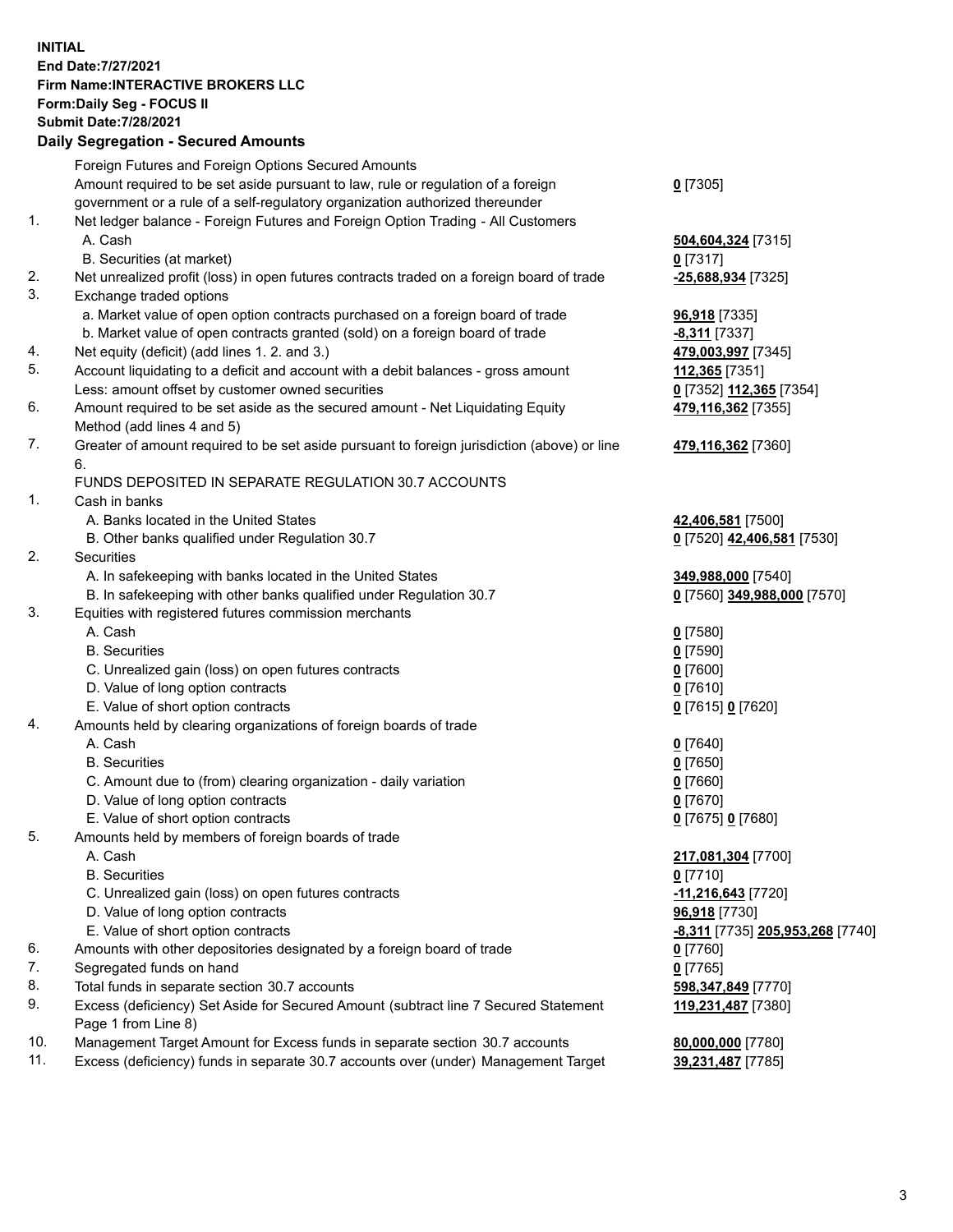**INITIAL End Date:7/27/2021 Firm Name:INTERACTIVE BROKERS LLC Form:Daily Seg - FOCUS II Submit Date:7/28/2021 Daily Segregation - Segregation Statement** SEGREGATION REQUIREMENTS(Section 4d(2) of the CEAct) 1. Net ledger balance A. Cash **6,796,782,435** [7010] B. Securities (at market) **0** [7020] 2. Net unrealized profit (loss) in open futures contracts traded on a contract market **91,361,915** [7030] 3. Exchange traded options A. Add market value of open option contracts purchased on a contract market **337,472,631** [7032] B. Deduct market value of open option contracts granted (sold) on a contract market **-254,321,133** [7033] 4. Net equity (deficit) (add lines 1, 2 and 3) **6,971,295,848** [7040] 5. Accounts liquidating to a deficit and accounts with debit balances - gross amount **1,236,142** [7045] Less: amount offset by customer securities **0** [7047] **1,236,142** [7050] 6. Amount required to be segregated (add lines 4 and 5) **6,972,531,990** [7060] FUNDS IN SEGREGATED ACCOUNTS 7. Deposited in segregated funds bank accounts A. Cash **1,554,437,561** [7070] B. Securities representing investments of customers' funds (at market) **3,252,361,650** [7080] C. Securities held for particular customers or option customers in lieu of cash (at market) **0** [7090] 8. Margins on deposit with derivatives clearing organizations of contract markets A. Cash **1,991,106,053** [7100] B. Securities representing investments of customers' funds (at market) **318,780,077** [7110] C. Securities held for particular customers or option customers in lieu of cash (at market) **0** [7120] 9. Net settlement from (to) derivatives clearing organizations of contract markets **-8,084,035** [7130] 10. Exchange traded options A. Value of open long option contracts **337,340,252** [7132] B. Value of open short option contracts **-254,317,341** [7133] 11. Net equities with other FCMs A. Net liquidating equity **0** [7140] B. Securities representing investments of customers' funds (at market) **0** [7160] C. Securities held for particular customers or option customers in lieu of cash (at market) **0** [7170] 12. Segregated funds on hand **0** [7150] 13. Total amount in segregation (add lines 7 through 12) **7,191,624,217** [7180] 14. Excess (deficiency) funds in segregation (subtract line 6 from line 13) **219,092,227** [7190] 15. Management Target Amount for Excess funds in segregation **155,000,000** [7194] **64,092,227** [7198]

16. Excess (deficiency) funds in segregation over (under) Management Target Amount Excess